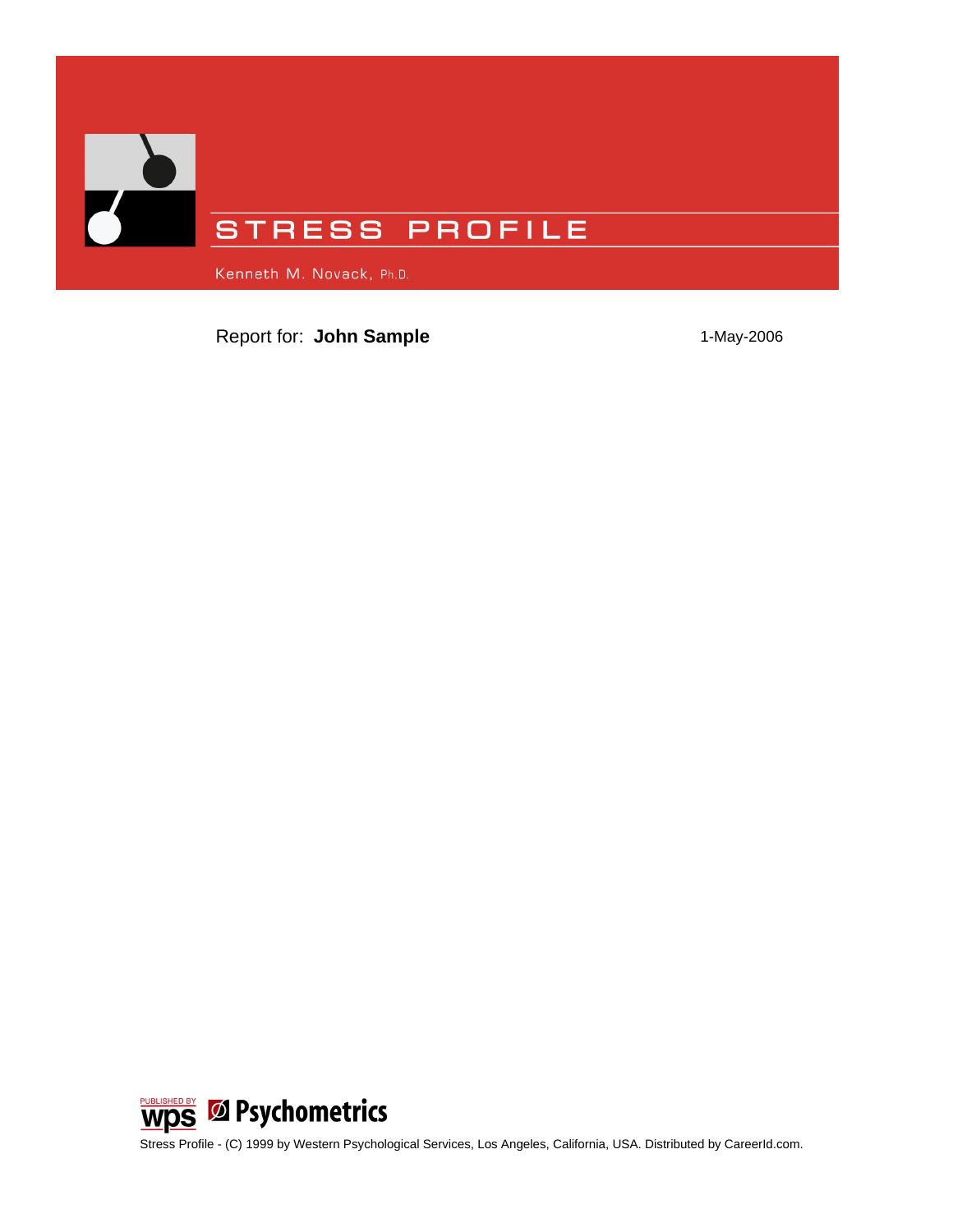#### **Stress Profile for John Sample** <br> **Stress Profile for John Sample 1-May-2006**

Stress Profile results should always be used in combination with additional information from sources such as medical history and the results of professional consultations when making important decisions regarding health and life style changes. Professionals who use the Stress Profile should be familiar with the material in the Stress Profile Manual.

#### **Inconsistent Responding Index: 0**

#### **Response Bias Index: 0**

| <b>Scale</b>                    | <b>T-Score</b> |    |    |     |     |         |                   |     |       |     |  |
|---------------------------------|----------------|----|----|-----|-----|---------|-------------------|-----|-------|-----|--|
|                                 | Raw            | т  | %  | 20T | 30T | 40T     | 50T               | 60T | 70T   | 80T |  |
|                                 |                |    |    |     |     |         |                   |     |       |     |  |
| Stress *                        | 15             | 46 | 36 |     |     |         |                   |     |       |     |  |
| <b>Health Habits</b>            | 83             | 43 | 23 |     |     |         |                   |     |       |     |  |
| Exercise                        | 6              | 40 | 15 |     |     |         |                   |     |       |     |  |
| Rest/Sleep                      | 14             | 41 | 18 |     |     |         |                   |     |       |     |  |
| Eating/Nutrition                | 19             | 57 | 75 |     |     |         |                   |     |       |     |  |
| Prevention                      | 40             | 44 | 29 |     |     |         |                   |     |       |     |  |
| ARC Item Cluster *              | 12             | 60 | 84 |     |     |         |                   |     |       |     |  |
| <b>Social Support Network</b>   | 63             | 68 | 96 |     |     |         |                   |     |       |     |  |
| Type A Behavior *               | 33             | 53 | 63 |     |     |         |                   |     |       |     |  |
| <b>Cognitive Hardiness</b>      | 101            | 45 | 32 |     |     |         |                   |     |       |     |  |
| <b>Coping Style</b>             |                |    |    |     |     |         |                   |     |       |     |  |
| Positive Appraisal              | 15             | 43 | 25 |     |     |         |                   |     |       |     |  |
| Negative Appraisal *            | 17             | 61 | 86 |     |     |         |                   |     |       |     |  |
| <b>Threat Minimization</b>      | 14             | 45 | 30 |     |     |         |                   |     |       |     |  |
| Problem Focus                   | 10             | 34 | 6  |     |     |         |                   |     |       |     |  |
| <b>Psychological Well-Being</b> | 43             | 50 | 50 |     |     |         |                   |     |       |     |  |
|                                 |                |    |    |     | 1   | 5<br>10 | 25<br>50          | 75  | 90 95 | 99  |  |
|                                 |                |    |    |     |     |         | <b>Percentile</b> |     |       |     |  |

\* High T-Scores indicate a health risk. For all other scales, high T-Scores indicate strengths, and low T-Scores indicate health risks.

| <b>Number of Health Risk Alerts:</b> | 4 [NEG, ARC, XRC, PRO] |  |  |  |  |
|--------------------------------------|------------------------|--|--|--|--|
| Cigarette Smoking:                   | Non-smoker             |  |  |  |  |
| <b>Number of Health Resources:</b>   | 1 [SOC]                |  |  |  |  |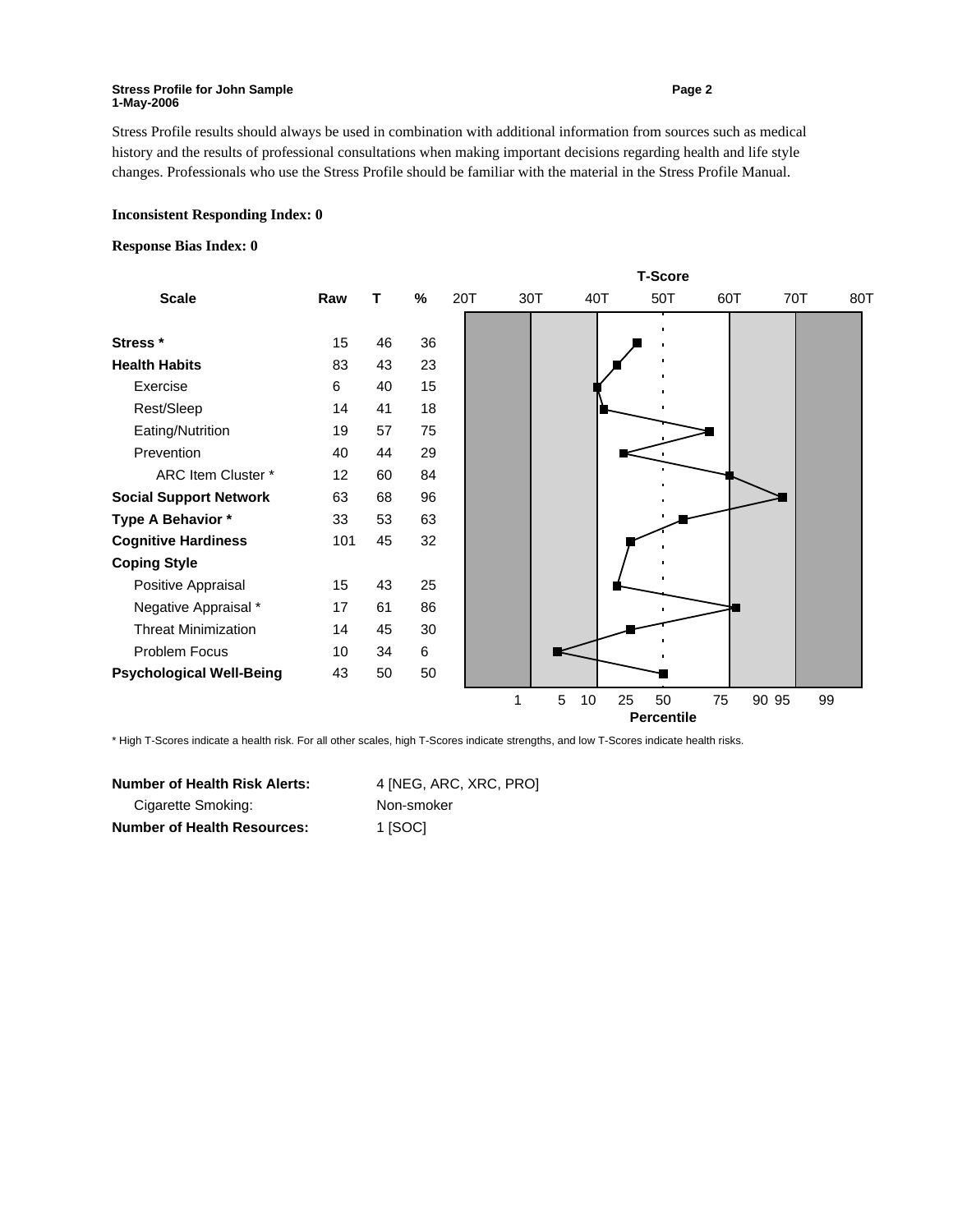#### **Stress Profile for John Sample 2008 30 All 2009 30 All 2009 30 All 2009 30 All 2009 30 All 2009 30 All 2009 30 All 2009 30 All 2009 30 All 2009 30 All 2009 30 All 2009 30 All 2009 30 All 2009 30 All 2009 30 All 2009 30 Al 1-May-2006**

This report is a confidential summary of your Stress Profile, which measures a variety of factors that may affect your physical health and psychological well-being. Your Stress Profile responses have been compared to the responses given by a large racially and culturally diverse group of working adults from all over the country who also completed the inventory. Your profile is determined by scores on the Stress Profile scales. The scales are 1) Stress; 2) Health Habits (including Exercise, Sleep/Relaxation, Prevention, and Eating/Nutrition); 3) Social Support Network; 4) Type A Behavior; 5)Cognitive Hardiness; 6) Coping Style (including Positive Appraisal, Negative Appraisal, Threat Minimization, and Problem-Focused Coping); and 7) Psychological Well-Being.

Your results are summarized in the Stress Profile graph and described on the following pages. Each score can fall in one of seven ranges, from Extremely Low to Extremely High. The following list provides the meaning of each score range on your Stress Profile graph:

- **Extremely High** : At least 99% of the people who took the Stress Profile got a lower score on this scale.
- **Very High** : At least 84% of the people who took the Stress Profile got a lower score on this scale.
- **High Average**: At least 69% of the people who took the Stress Profile got a lower score on this scale.
- **Average** : At least 31% of the people who took the Stress Profile got a higher score on this scale, and at least 31% got a lower score.
- Low Average : At least 69% of the people who took the Stress Profile got a higher score on this scale.
- **Very Low** : At least 84% of the people who took the Stress Profile got a higher score on this scale.
- **Extremely Low** : At least 99% of the people who took the Stress Profile got a higher score on this scale.

When you are looking at your Stress Profile results, it is important to remember that for some of the Stress Profile scales, a high score points to a health resource and a low score suggests that a health risk may be present. On other scales, the opposite is true—a high score suggests the possible presence of a health risk, and a low score points to a health resource. The scales for which this is true are the Stress (STR), Type A (TYP), and Negative Appraisal (NEG) scores, and the ARC item cluster.

## **Your Stress Profile Results**

Your score on each Stress Profile scale is discussed here to assist you in the interpretation of your score. Remember that your profile reflects a comparison between your score and the scores of others who have also taken this instrument in a variety of work environments.

### **Unusual Response Patterns**

The Inconsistent Responding Index and the Response Bias Index help identify unusual patterns of answers that should be taken into consideration when you are thinking about your Stress Profile results. Your scores in these areas do not suggest that your answers fell into a very unusual pattern when you took the Stress Profile.

### **Stress**

Stress is defined as the experience of major and minor irritants, annoyances, and frustrations (hassles) of daily living. This scale measures your experience of daily hassles over a three-month period in six distinct areas: 1) Health; 2) Work; 3)Personal Finances; 4) Family; 5) Social Obligations; and 6) Environmental and World concerns. Compared to other people, you reported an average level of stress over the last three months. As a result, you appear no more vulnerable than most other people to stress-related illnesses and disorders. You will benefit by strengthening your practice of physical, emotional, and behavioral coping techniques to help you reduce your level of work and life stress.

You reported that you *never* or *rarely* experience stress in the following areas:

Financial Environmental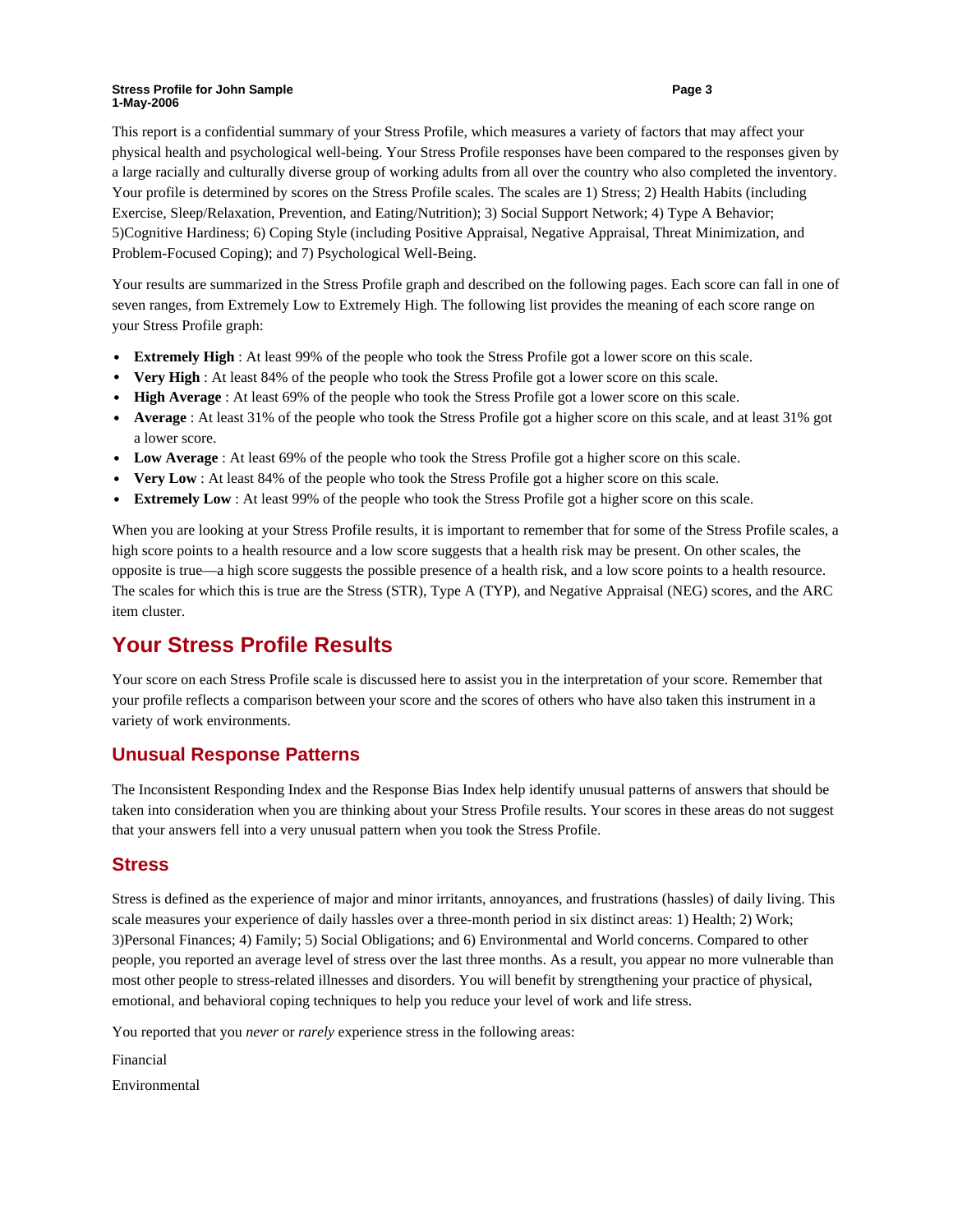#### **Stress Profile for John Sample Community Community Community Community Page 4 1-May-2006**

Don't hesitate to employ the valuable resources in the relatively stress-free areas of your life to help you minimize or even eliminate the health-eroding effects of stress in other areas.

You reported that you *frequently* or *always* experience stress in the following areas:

Family

If these circumstances remain unchanged, they are likely to undermine your health in the long run. Your continued efforts to reduce this kind of stress will provide long-term health benefits.

### **Health Habits**

Health habits are the specific things that you do to maintain and improve both your physical health and your psychological well-being. You have an overall Health Habits score and subscores in four different areas—Exercise, Rest/Sleep, Prevention, and Eating/Nutrition. The overall Health Habits score is the most useful one for getting an idea of how you compare to others in general. The five subscores are most useful for evaluating where your health habits are strong, and where they might be strengthened.

You report a low average level of regular health maintenance habits.

In particular, you report that you may almost never:

• Exercise

You report that you are in the habit of using:

- Caffeine
- Alcohol

As a result, you may be significantly more vulnerable than others to stress-related illness. Even though it may appear in the short run that using caffeine, tobacco, alcohol, or other recreational drugs relaxes you or makes you better able to cope with stress, the overuse of these substances is frequently associated with health problems.

You will find each of your Health Habits subscores briefly discussed below.

**Physical Exercise.** The physical exercise questions on the Health Habits scale ask about the frequency and amount of exercise you engage in to enhance muscular tone and the cardiovascular system. Judging by your responses, your level of exercise is very low. You may wish to increase your exercise activity to 20-30 minutes at least three times a week. Before engaging in any strenuous exercise program, it is usually a good idea to consult a physician.

**Sleep/Relaxation.** The Sleep/Relaxation questions ask about how regularly you are able to get adequate rest, sleep, and relaxation. Your responses indicate that you regularly experience a low average level of rest, adequate sleep and physical and mental relaxation. As a result, you may often feel tired, fatigued, drained, unable to concentrate, emotionally exhausted or inappropriately sleepy. You should consider how you can take more time to physically relax, slow down, and get adequate rest and sleep, especially during those times when stress is present at work or at home.

**Prevention.** The Prevention questions on the Health Habits scale ask how regularly you use common sense health and hygiene practices, and how often you use substances that may increase your health risk. The excessive use of substances such as caffeine or alcohol and habitual or excessive recreational use of restricted drugs are associated with an overall greater risk of experiencing health problems in general and stress-related illness in particular. In fact, overreliance on substances is often the first clear sign that some source of stress is beginning to undermine your health. For this reason, your responses to the substance use items on the Prevention scale are considered separately from your overall Prevention score in this section.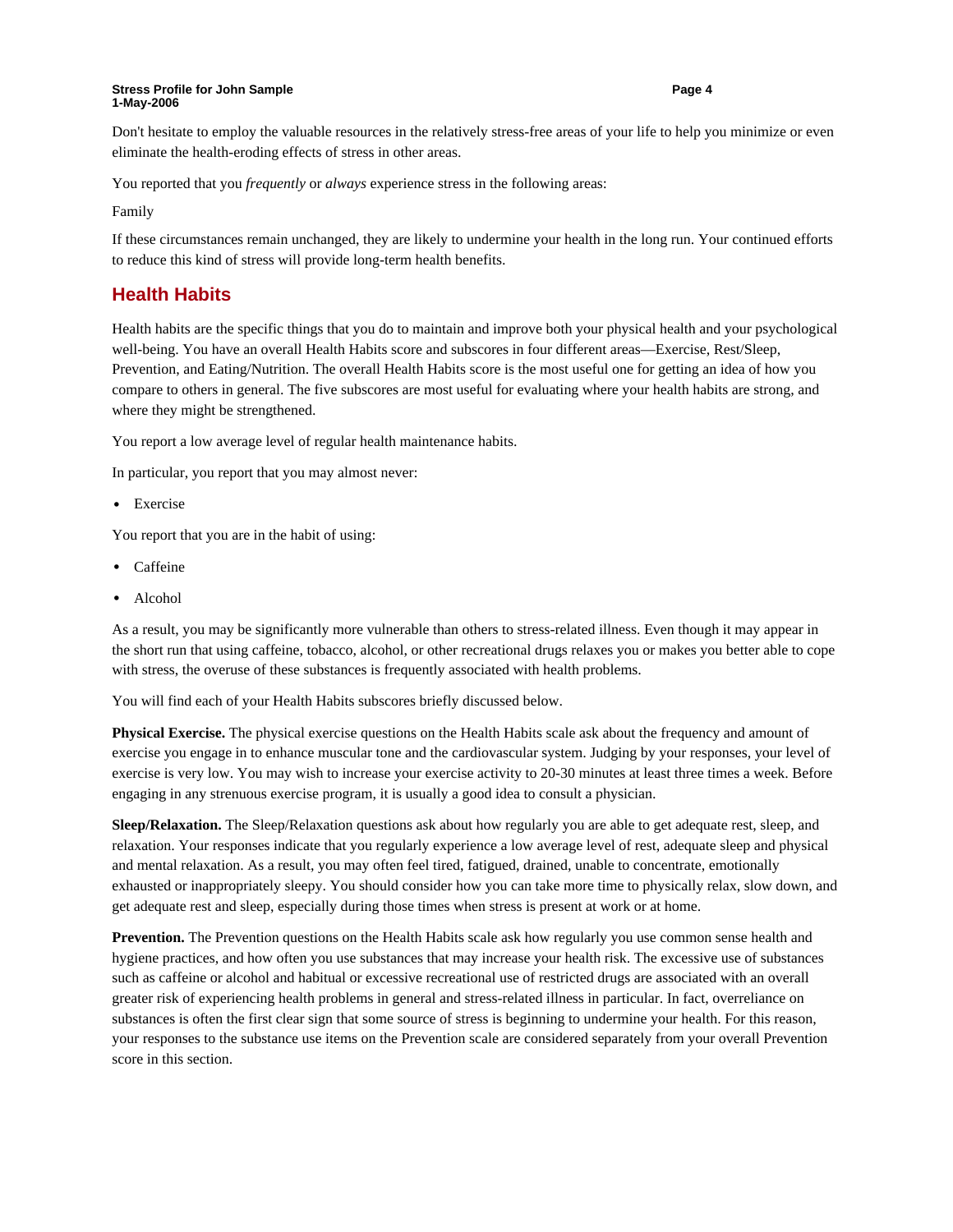#### **Stress Profile for John Sample Community Community Community Community Community Community Community Community Community Page 5 1-May-2006**

The level of preventive health practices reflected in your responses is in the low average range. You may sometimes neglect to follow common sense when it comes to maintaining your health. This may increase your risk of developing chronic health problems over the long term. You will benefit by taking a more careful approach to preserving your health on a routine basis.

The ARC Item Cluster is a separate score for those items on the Prevention scale that ask about the use of Alcohol, Recreational drugs, and Cigarettes. These items are grouped together in this way because they can present similarly serious risks to your physical health. They are also grouped together because effective programs are available for reducing their use. Your ARC Item Cluster score is high. This may be a sign that there are sources of stress in your life that have begun to affect your health. You may benefit from taking at look at what kinds of circumstances make you want to drink coffee or alcohol, or use other recreational drugs. Doing so may alert you to sources of stress in your life over which you would rather have better control. Identifying such sources of stress is a key step toward freeing yourself from their negative effects on your health. It may also help you keep the use of these substances to a minimum, a benefit to your health in the long run.

**Eating/Nutrition.** The Eating/Nutrition questions on the Health Habits scale ask how often you eat well-balanced, and nutritious meals and follow sound nutritional habits. You have reported a high average level of healthy eating and nutritional practices. However, your eating and nutritional practices could still be slightly improved. This can decrease your risk of developing chronic illness and diseases such as coronary heart disease, stroke, and diabetes, and can enhance your ability to overcome their effects.

### **Social Support Network**

Your social support network is made up of the people in your life that you can count on for emotional support, advice, information, love and assistance. This network includes people at work and people away from work. A high score suggests satisfaction with both the size and quality of your social support system. People who feel satisfied with their social support networks seem to experience better physical health and psychological well-being in the face of daily work and life stress. Your responses suggest that you are quite satisfied with your social support network. This situation substantially strengthens your ability to resist stress-related illnesses and disorders. Your overall health will continue to benefit as you keep and expand your social support system by initiating friendships, remain willing to be open with others about yourself, and continue to develop trusting relationships.

## **Type A Behavior**

Type A Behavior is defined as a particular pattern of responding to the pressures of daily living and to events that are seen as challenges or threats. People who make use of this behavior pattern often talk and move quickly, attempt to do many things at once, work very long hours, and generally push themselves to the limit. They go all out on any endeavor, suppressing fatigue. They are competitive, hard-driving, impatient, and quick to anger. A high score on the Type A Behavior scale suggests that a person uses a lot of these Type A behaviors in the face of work and life stress. Those who do so appear to increase their risk of experiencing job burnout, as well as physical illness, such as coronary heart disease, and psychological distress, such as depression or anxiety.

Your Type A Behavior score is in the average range. This suggests that in the face of stress, threat, and challenge, you sometimes feel pressured, hurried, irritated, or impatient in coping with the demands of a typical day. If you can decrease the times when you feel this way, it will help you to be less vulnerable to stress-related illnesses and disorders. You will probably benefit by developing a calmer way of responding to work and life challenges. In those times when you do feel hurried, impatient, or frustrated, take time to slow down and physically relax. Also, do not underestimate the value of simply saying calming things to yourself.

## **Cognitive Hardiness**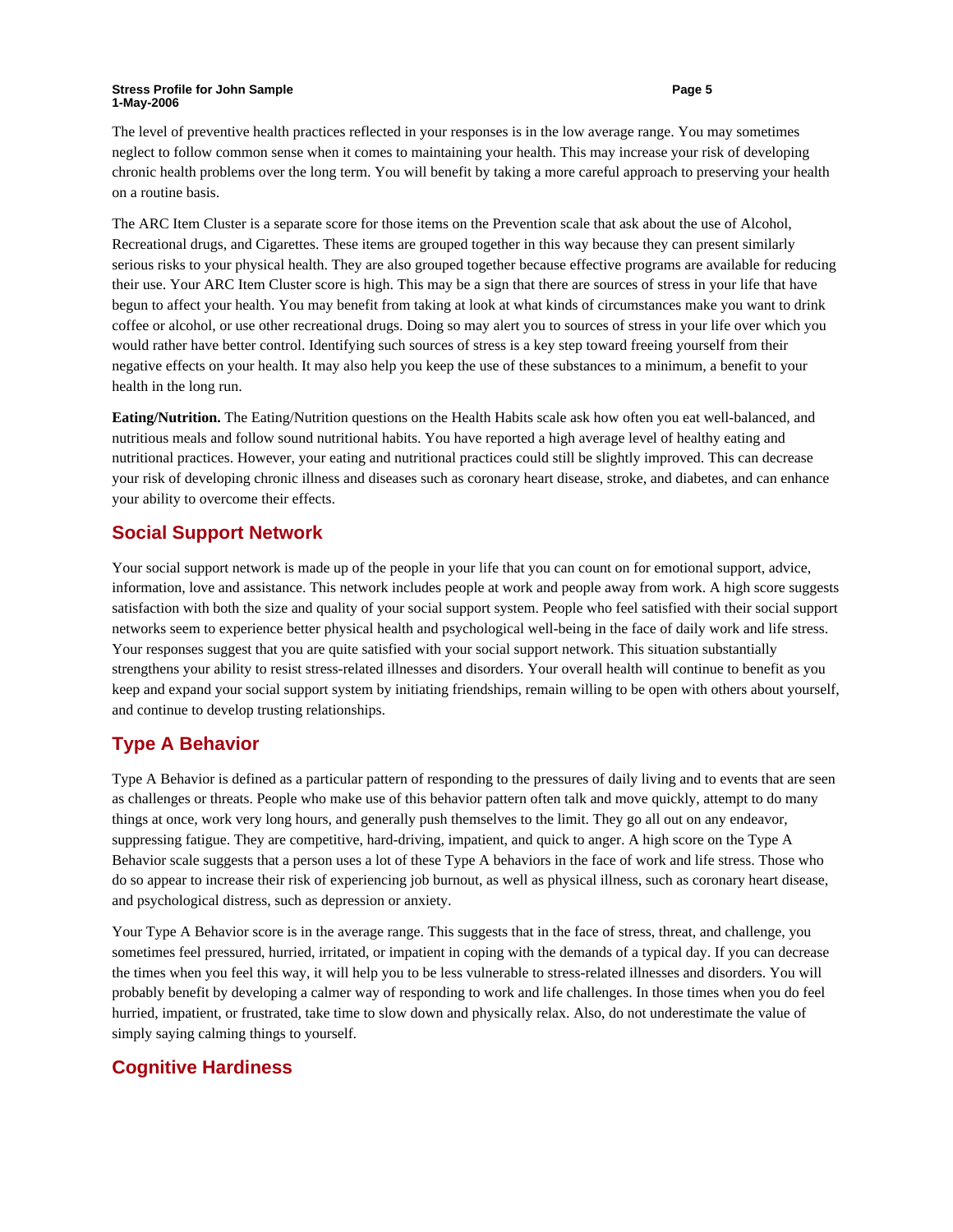#### **Stress Profile for John Sample Community Community Community Community Community Community Community Community Community Community Community Community Community Community Community Community Community Community Community 1-May-2006**

Cognitive Hardiness refers to a specific set of attitudes or beliefs about work and life that are relatively enduring from day-to-day. These include a sense of commitment and strong interest toward work, family, hobbies, or projects that you are involved in on a day-to-day basis, and having things that you look forward to doing. A sense of belonging with friends, work, and family is a component of Cognitive Hardiness. When Cognitive Hardiness is present, daily life changes are seen as being challenging rather than threatening. This keeps you open to trying new experiences and helps you to recognize that change affords hidden opportunities rather than hindrances to work and life satisfaction. Finally, Cognitive Hardiness includes the belief that you have control over your life, that what you do is directly related to what you achieve, that success in work and life is a result of individual behavior rather than luck, fate, or chance, and that you can effectively achieve success in both work and life. This disposition appears to buffer the potentially damaging impact of stress on well-being and directly generates effective coping behaviors. Thus, high Cognitive Hardiness scores suggest the possession of the kind of generally hardy outlook on life that is associated with a lowered risk for job burnout, physical illness, and psychological distress.

Your Cognitive Hardiness score is in the low average range. According to your responses, you have more of a tendency than most people to interpret daily life events as threats to your well-being. From time to time, you may feel as though you don't fit in with your colleagues, friends, or even your family. This tends to increase your susceptibility to stress-related disorders. You will benefit if you can focus more on the positive aspects of your work and life. You should work to clarify your life goals and strengthen your commitment to things and people that are important to you. You will also benefit from finding ways to gain a stronger sense of control over the sources of your stress.

## **Coping Style**

Coping style is defined as the most common way you deal with work and life threats, pressures, and challenges. There is no overall Coping Style scale score, just four scores in specific areas—Positive Appraisal, Negative Appraisal, Threat Minimization, and Problem-Focused Coping. High scores suggest that you rely heavily on the related approach to coping in most situations that you perceive as challenging or threatening.

Positive appraisal, threat minimization, and problem-focused techniques may help you cope with daily work and life stress. In fact, avoidance may be a particularly powerful short-term strategy when you are faced with situations that are beyond your direct control. Problem-focused strategies may also assist you in directly modifying your own environment or behavior. Negative appraisal is usually counterproductive to coping effectively coping with stress and may even directly contribute to some types of anxiety and depression.

**Positive Appraisal.** Positive appraisal means focusing on the positive to minimize what appear to be problems, pressures, or challenges. People do this by saying and thinking positive things about the situation. Your score on this scale is in the low average range and indicates that you do not tend to use positive appraisal quite as often as other people when coping with daily work and life stress. It seems that you do not tend to minimize stressful events or situations when they occur. You may find it of benefit to discover positive things that you can say and think more often when you are dealing with both internal and external challenges.

**Negative Appraisal.** Negative appraisal is focusing or dwelling on the negative aspects of problems, pressures, or challenges. When you use negative appraisal, you expect the worst to happen, blame or criticize yourself, and describe the situation to yourself or others using the words "should," "must," or "have to" quite frequently. Your Negative Appraisal score is very high. Your responses suggest that you frequently use negative appraisal when coping with daily work and life stress. You appear very prone to blaming and criticizing yourself. It is important that you find ways to become more aware of when you are trying to deal with a situation by using these negative descriptions and self-talk. You will also benefit substantially if you can refrain from doing so when you are dealing with both internal and external challenges.

**Threat Minimization.** Threat Minimization is achieved by deliberately minimizing the significance of problems, pressures, or challenges. When you make a joke about a difficult situation, or try not to think about it excessively, or consciously regard it as something that is over and done with, you are using threat minimization as a way of coping. Your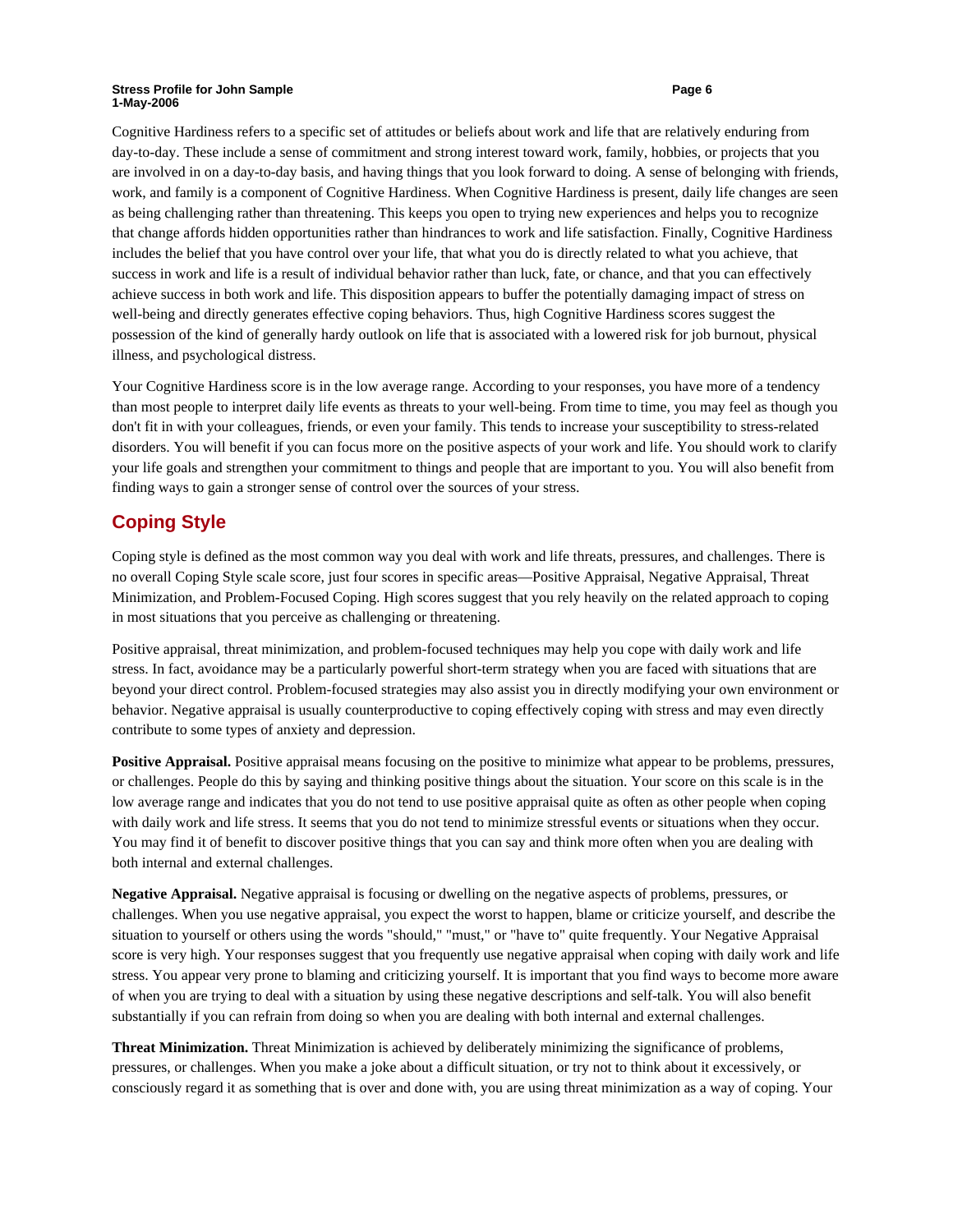#### **Stress Profile for John Sample Page 7 Page 7 1-May-2006**

Threat Minimization score is in the low average range. You may find that you tend to dwell on what is bothering you, going over it in your mind again and again. Increasing your use of minimizing strategies when confronted with stresses that you cannot control may help ease your mind, reduce your worry about stressful events and situations, and noticeably improve your health.

**Problem-Focused Coping.** You are using problem-focused coping when you attempt to change a situation, take action, make decisions, and solve problems, respond to pressures, or meet challenges. Seeking advice, asking for help, developing a plan, changing your behavior, figuring out a solution, and changing jobs or relationships are all examples of problem-focused coping. High Problem-Focused Coping subscores indicate that you use such strategies frequently. Your score is very low. This suggests that you are unlikely to take direct action to change or modify your environment. You may benefit by finding ways in which you can constructively alter your own behavior or the behavior of others in stressful circumstances, so that your overall level of stress is reduced.

### **Psychological Well-Being**

The Psychological Well-Being scale is a measure of life satisfaction in general. A high score indicates that you are satisfied with yourself and feel able to relax and enjoy life. Those with high scores feel happy with their families, work, interpersonal relationships, successes, and achievements. In general, people with a strong sense of psychological well-being report fewer stress-related illness than those without such a strong sense. You report an average level of psychological well-being compared to others. Still, your long-term physical health could benefit from any efforts you can make to pinpoint areas of your life where you are not satisfied. Commit yourself to taking effective steps to improve those situations.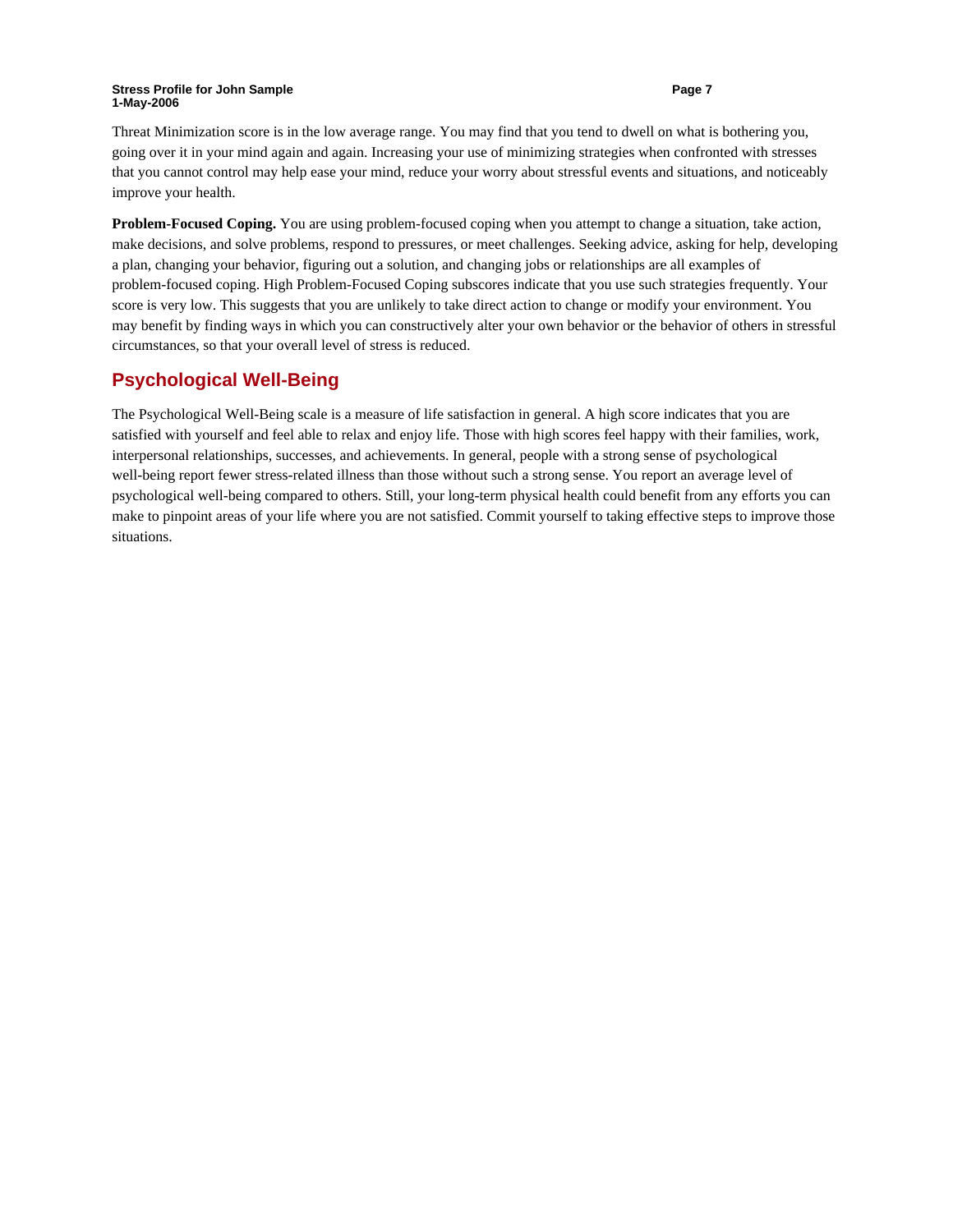# **Listing of recorded information**

Name: John Sample

Date tested: 1-May-2006

### **ITEM RESPONSES**

The scores and the interpretation in the Stress Profile Report are based on the responses listed here.

**001.** 3 | **002.** 3 | **003.** 1 | **004.** 4 | **005.** 3 | **006.** 1 | **007.** 2 | **008.** 2 | **009.** 2 | **010.** 3 | **011.** 3 | **012.** 4 | **013.** 4 | **014.** 2 | **015.** 3 | **016.** 3 | **017.** 4 | **018.** 5 | **019.** 1 | **020.** 4 | **021.** 2 | **022.** 2 | **023.** 4 | **024.** 3 | **025.** 2 | **026.** 2 | **027.** 2 | **028.** 5 | **029.** 4 | **030.** 1 | **031.** 1 | **032.** 4 | **033.** 4 | **034.** 5 | **035.** 4 | **036.** 5 | **037.** 3 | **038.** 3 | **039.** 4 | **040.** 4 | **041.** 4 | **042.** 4 | **043.** 4 | **044.** 5 | **045.** 5 | **046.** 5 | **047.** 4 | **048.** 3 | **049.** 4 | **050.** 3 | **051.** 4 | **052.** 3 | **053.** 4 | **054.** 3 | **055.** 2 | **056.** 3 | **057.** 4 | **058.** 2 | **059.** 2 | **060.** 4 | **061.** 3 | **062.** 2 | **063.** 3 | **064.** 4 | **065.** 3 | **066.** 4 | **067.** 2 | **068.** 4 | **069.** 2 | **070.** 2 | **071.** 4 | **072.** 2 | **073.** 2 | **074.** 2 | **075.** 2 | **076.** 2 | **077.** 4 | **078.** 2 | **079.** 2 | **080.** 3 | **081.** 3 | **082.** 4 | **083.** 2 | **084.** 4 | **085.** 4 | **086.** 2 | **087.** 3 | **088.** 3 | **089.** 3 | **090.** 3 | **091.** 3 | **092.** 4 | **093.** 4 | **094.** 4 | **095.** 3 | **096.** 2 | **097.** 3 | **098.** 3 | **099.** 3 | **100.** 2 | **101.** 3 | **102.** 3 | **103.** 3 | **104.** 2 | **105.** 2 | **106.** 3 | **107.** 4 | **108.** 3 | **109.** 4 | **110.** 3 | **111.** 2 | **112.** 4 | **113.** 3 | **114.** 4 | **115.** 4 | **116.** 4 | **117.** 4 | **118.** 4 | **119.** 2 | **120.** 1 | **121.** 2 | **122.** 2 | **123.** 2 |

### **End of the Report**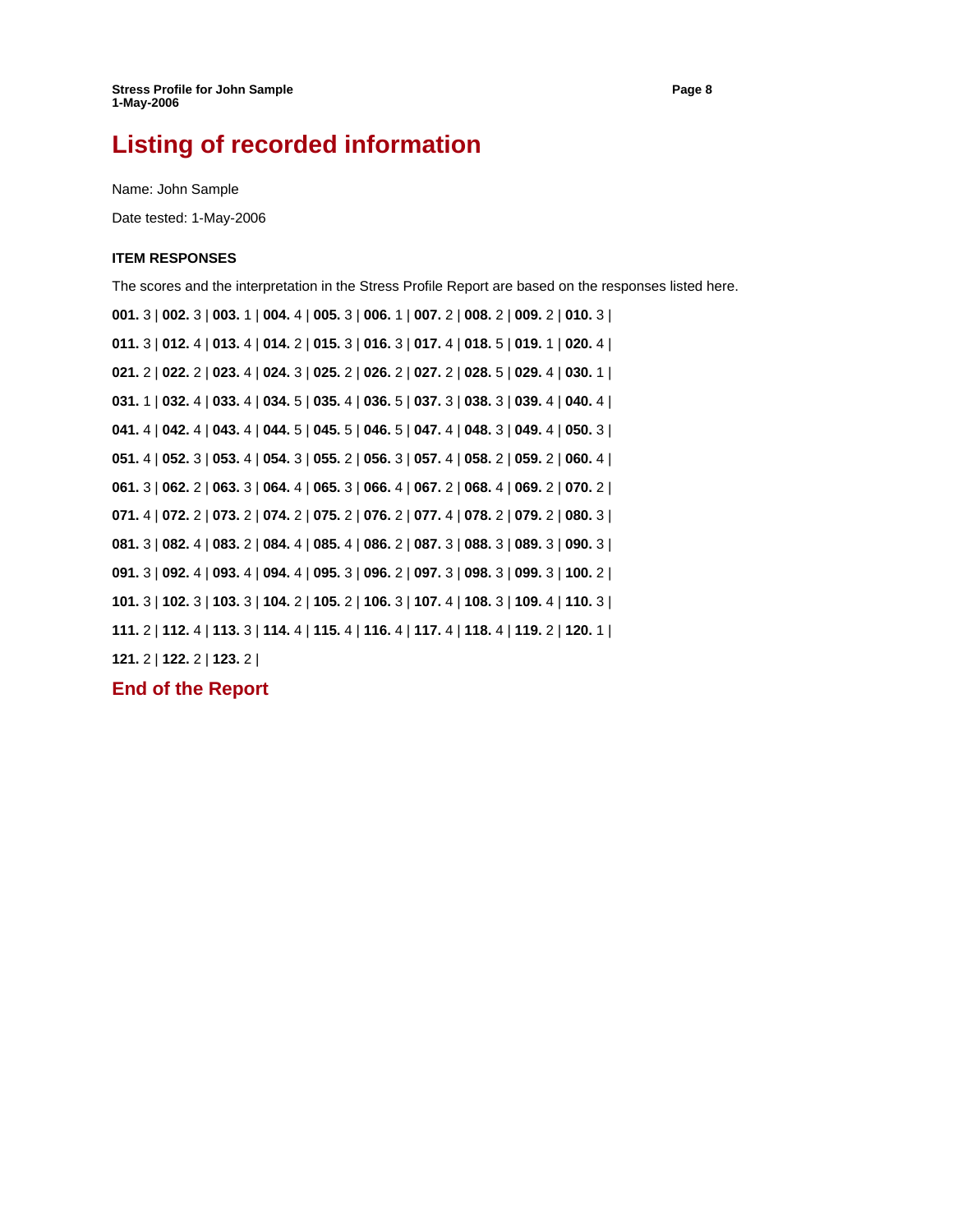# **Using and Interpreting Your Stress Profile**

Your Stress Profile provides you with important feedback about those factors that may affect your ability to cope with stress and maintain a level of both physical and psychological well-being. This information can be useful in helping you to develop a commitment to cope more effectively with stress. Your may have a number of Health Risk Alerts and Health Resource areas. Your Health Resource areas are likely to offset your risks to a certain extent. More importantly, these areas may provide resources that can be used to address areas of risk for you in your efforts to strengthen your overall health status.

# **Steps To Developing A Personalized Stress And Health Management Program**

The following steps should help you change specific aspects of your lifestyle that may assist you in your efforts to cope with work and life stress in a healthy and productive manner.

- **Step 1: Identify areas of your lifestyle needing change.** Review the Stress Profile to determine specific health areas or behaviors that might be modified in some way.
- **Step 2: Build commitment to change your habits.** Determine how motivated you actually are to alter specific behaviors or make changes in your lifestyle. Brainstorm the potential barriers that might exist for making your stress management action plan a success. Write down and review the advantages for altering your lifestyle now!
- **Step 3: Become more aware of your behaviors on a day-to-day basis.** Before you begin any individual change program, you must be aware of how you are presently behaving. This awareness will serve as a baseline against which to compare your successful lifestyle changes later.
- **Step 4: Develop an action plan to manage your stress and health.** This plan should be realistic, measurable, concrete, and achievable within a specific time frame. Your ultimate goal is to initiate and maintain a healthy approach to daily living. Use the form on the next page to develop your action plan.
- **Step 5: Evaluate and monitor your progress on your stress and health management action plan.** View lapses as a natural part of any individual change process. Remember, a lapse does not have to lead to a relapse back to your old habits! Reward yourself for success and periodically review your action plan to maintain your lifestyle changes over time.